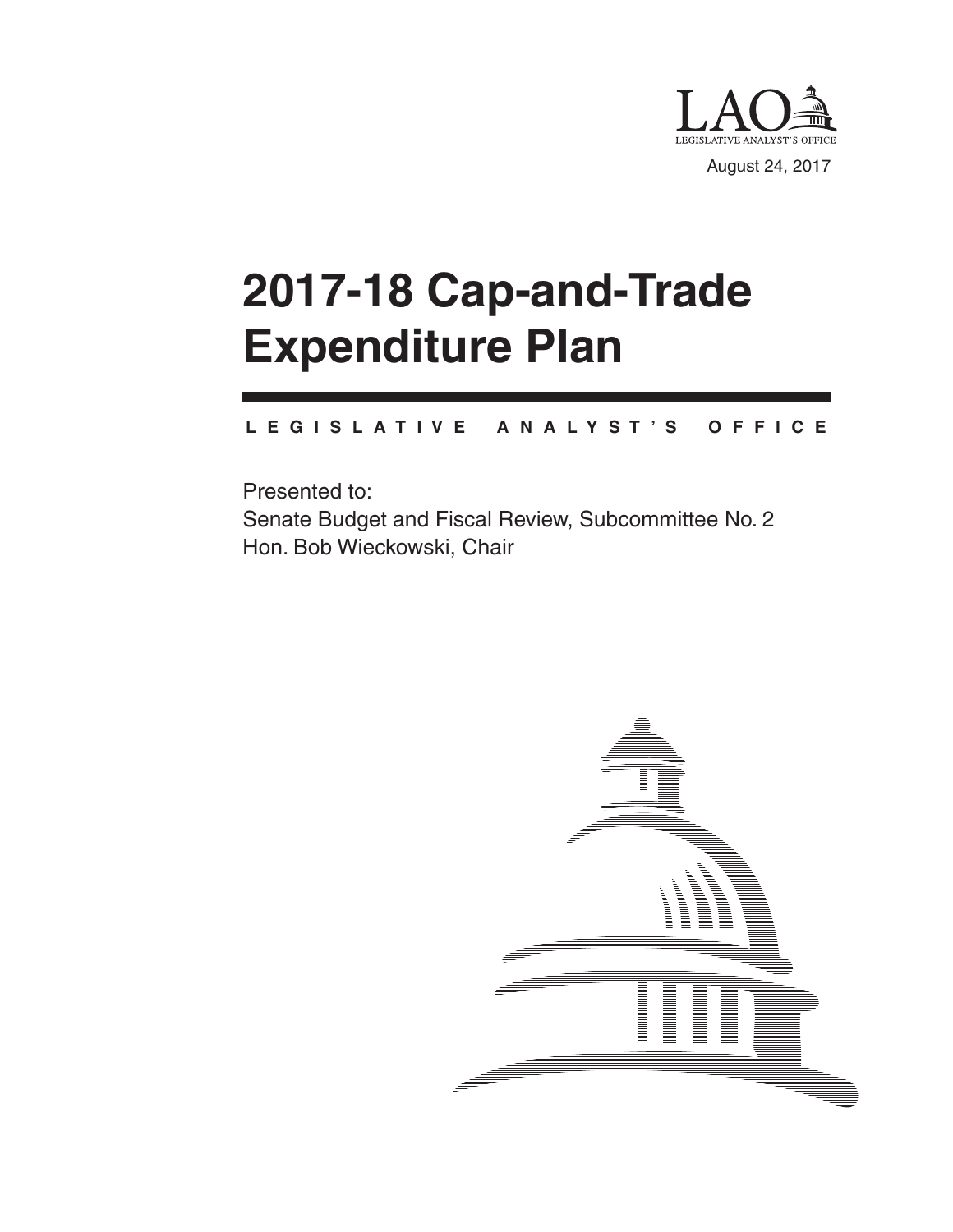# **State GHG Goals and Policies**



#### **The Global Warming Solutions Act of 2006 (Chapter 488 [AB 32, Núñez/Pavley])**

- Established the goal of reducing greenhouse gas (GHG) emissions statewide to 1990 levels by 2020.
- Directed the Air Resources Board (ARB) to adopt regulations to achieve the maximum technologically feasible and cost-effective GHG emission reductions by 2020. Authorized ARB to adopt cap-and-trade regulation through 2020.



### State Established a Variety of Policies to Meet 2020 Target

Scoping Plan developed by ARB includes 33 percent renewable portfolio standard (RPS), low carbon fuel standard, energy efficiency, and cap-and-trade.



#### **SB 32 Established More Aggressive 2030 GHG Target**

- Chapter 249 of 2016 (SB 32, Pavley) established GHG target of at least 40 percent below 1990 levels by 2030.
- Other legislation provides direction regarding some of the policies used to achieve 2030 target, including a 50 percent RPS, doubling energy efficiency, activities to reduce shortlived climate pollutants, and extension of cap-and-trade.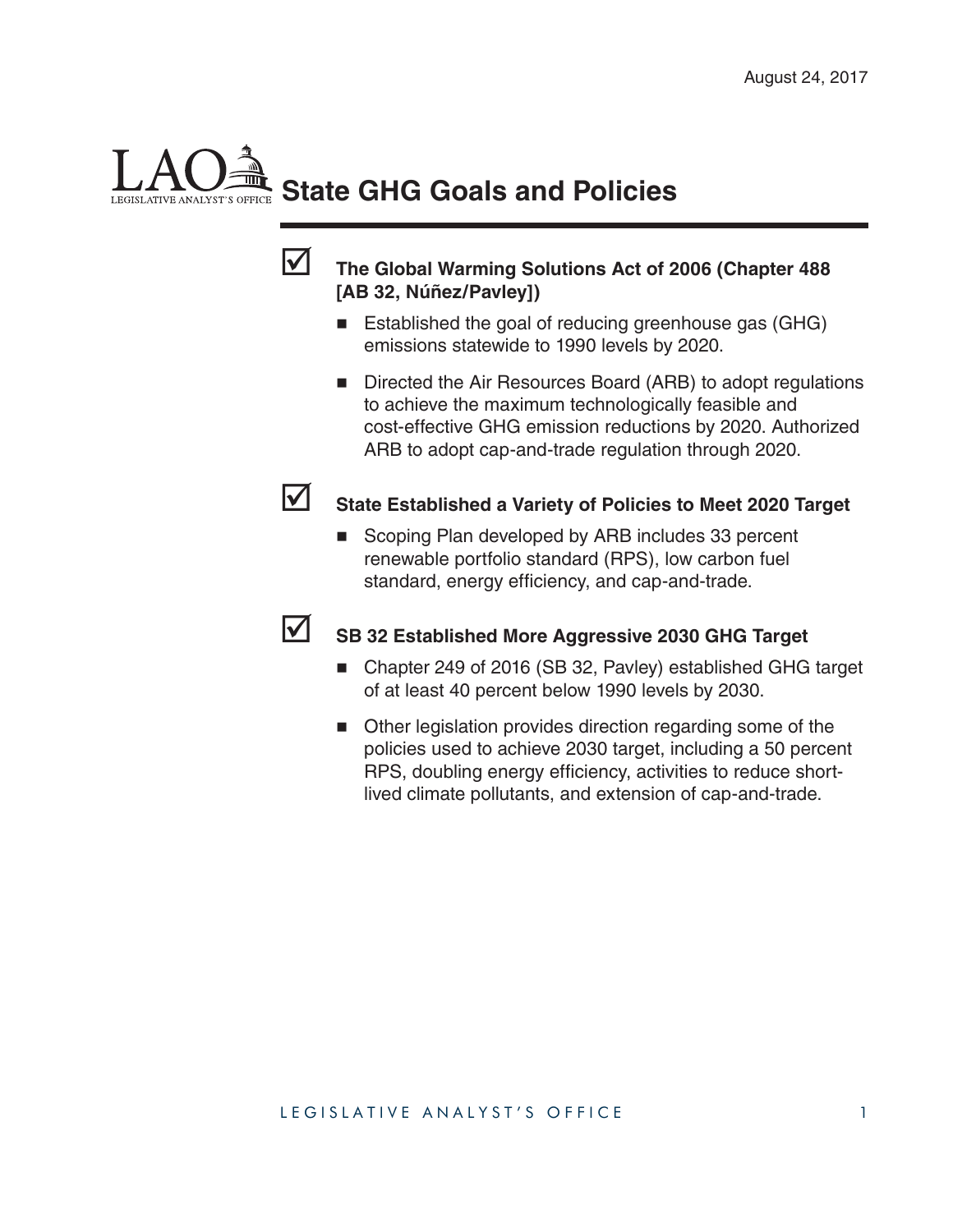# **Chapter 135 of 2017 (AB 398, E. Garcia) Extended Cap-and-Trade Through 2030**



#### **Provides Additional Direction to ARB in Implementing Cap-and-Trade**

■ AB 398 requires ARB to (1) establish a hard price ceiling; (2) address concerns related to overallocation of allowances when establishing caps from 2021 through 2030; (3) establish rules related to banking (future use of current allowances) that discourage speculation, avoid financial windfalls, and consider volatility in the market; and (4) establish two price containment points (commonly referred to as "speed bumps").

#### **Requires Auction Revenue to Backfill Partial Manufacturing R+D Sales and Use Tax (SUT) Exemption**

Extends the sunset date for the partial SUT exemption from 2022 to 2030, and expands it to include such things as certain electric power generation and agricultural activities. Transfers auction revenue to General Fund to backfill revenue losses from existing and expanded SUT exemption.

#### **Expresses Legislative Intent to Use Funds for Certain Activities**

- AB 398 suspends the state fire prevention fee through 2030 and expresses legislative intent to use auction revenue to backfill the lost fee revenue.
- $\blacksquare$  Identifies other legislative priorities for the use of auction revenues, including such things as reducing toxic and criteria air pollutants, climate adaptation and resiliency, and climate and clean energy research.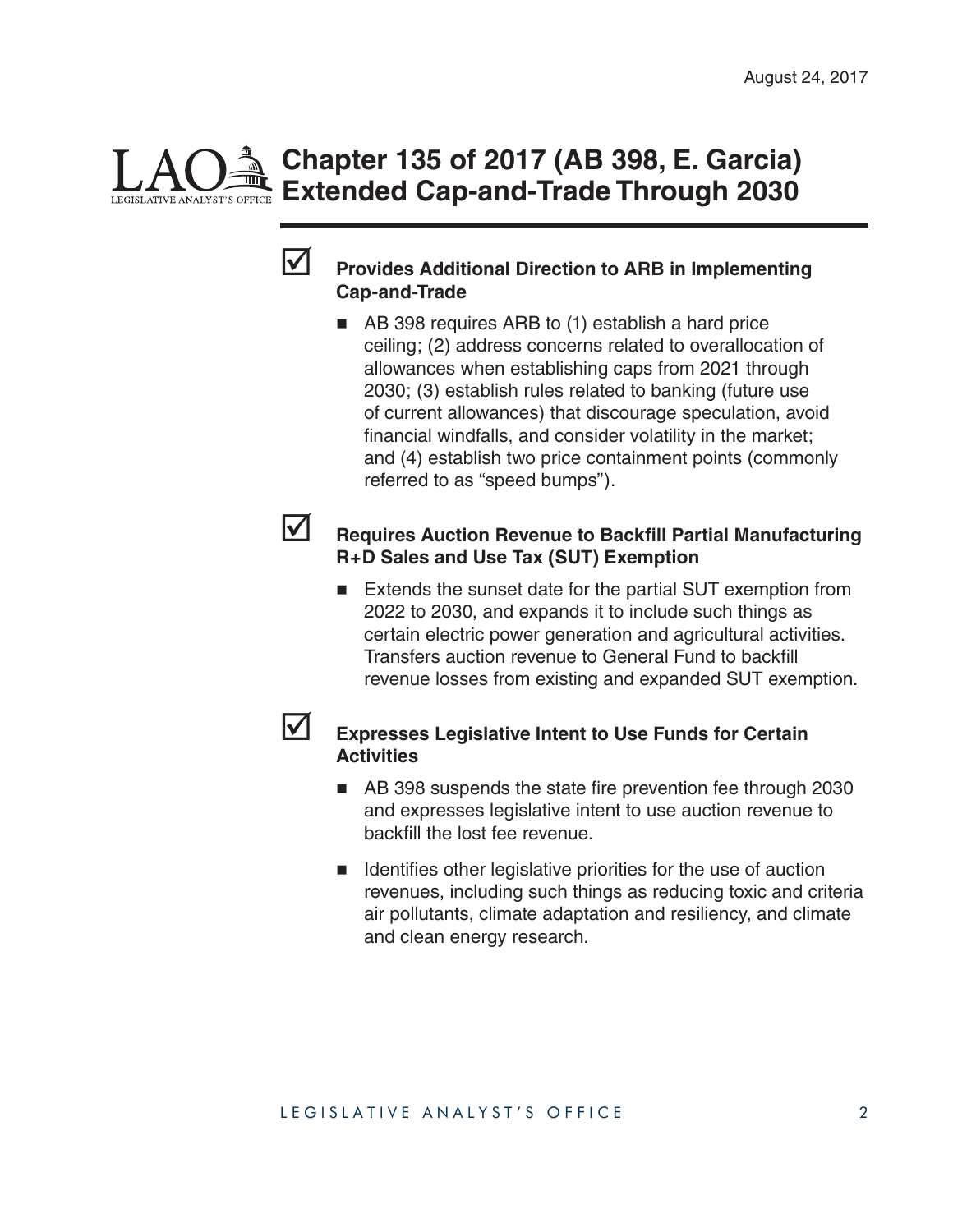#### **Cap-and-Trade Regulation Designed to Encourage Cost-Effective Reductions** LEGISLATIVE ANALYST'S OFFICE



#### LEGISLATIVE ANALYST'S OFFICE 3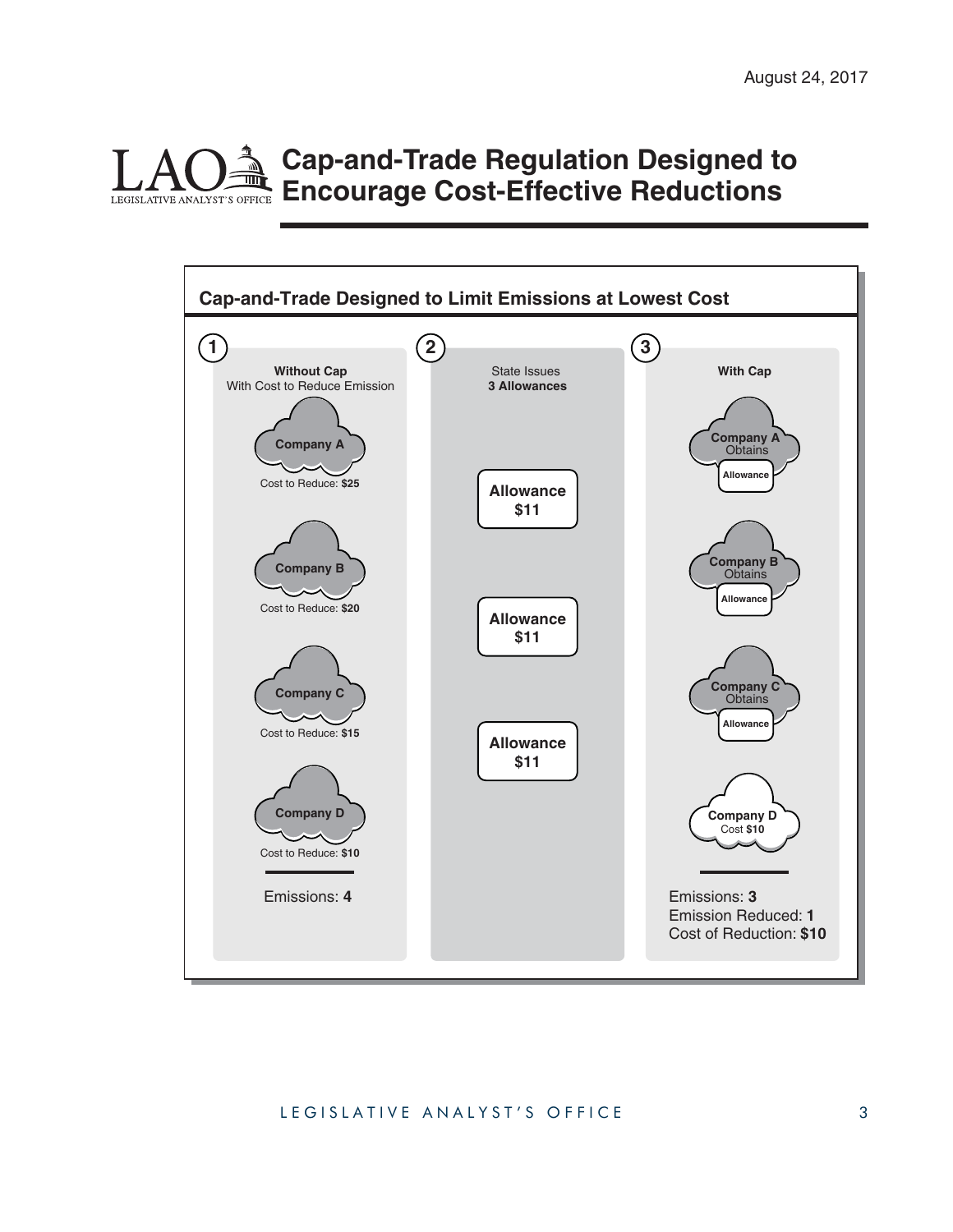# **Cap-and-Trade Regulation Designed to Encourage Cost-Effective Reduction**

*(Continued)*



LEGISLATIVE ANALYST'S OFFICE

 *Designed to Meet State's GHG Goal at Lowest Cost.* Overall "capped" emissions are limited by the number of allowances issued. Allowance prices provide incentive for cost-effective reductions.



 *Generating Additional Revenue Not a Primary Goal of Cap-and-Trade.* Auctions help maintain price signal for costeffective reductions. Revenue is a by-product of this design feature, not a primary goal.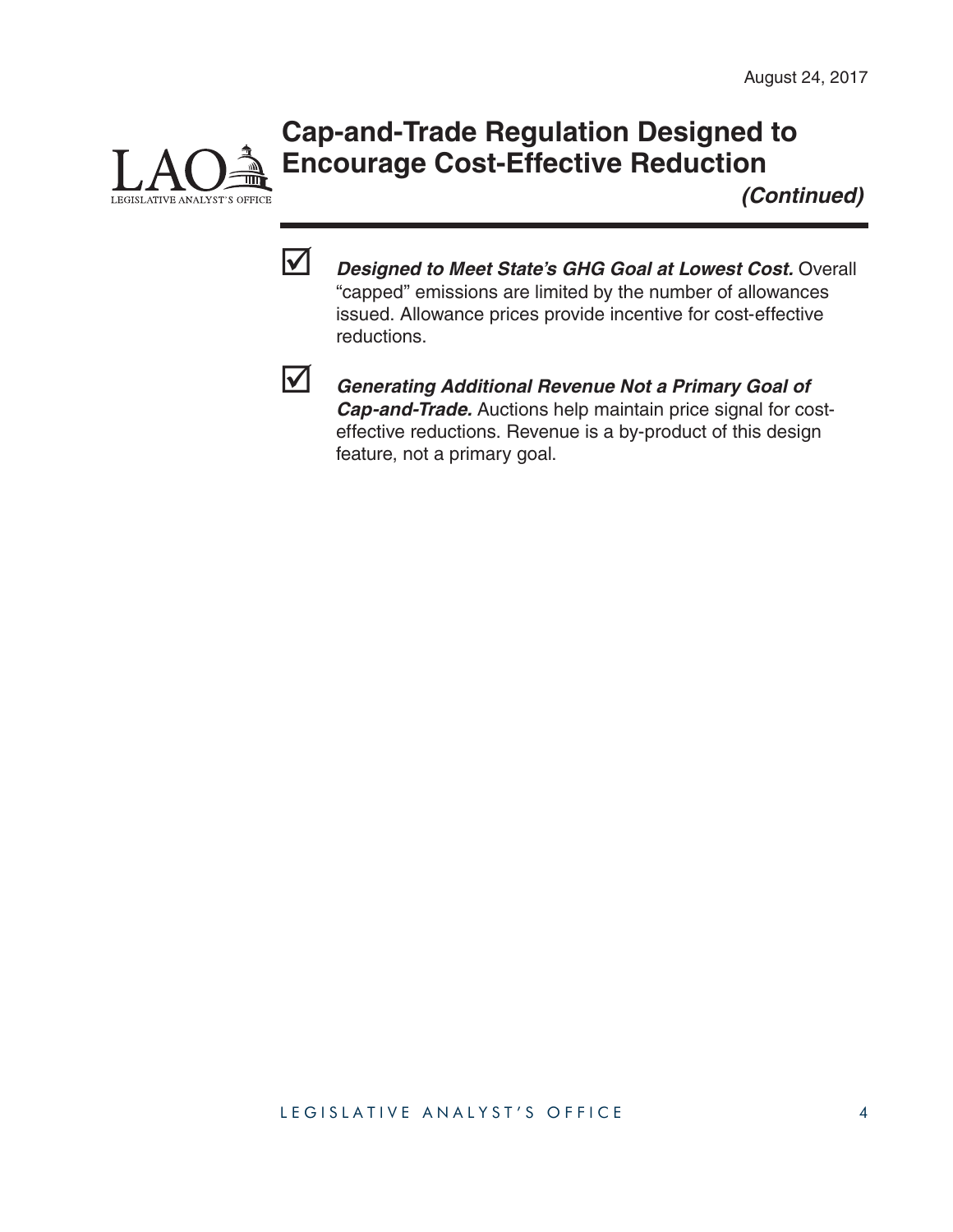# **Recent Auction Revenue Has Been Volatile** LEGISLATIVE ANALYST'S OFFICE





Allowance auctions have generated a total of nearly \$5 billion in revenue through 2016-17.



 $\blacksquare$  Allowance prices have consistently been near the price floor. The 2017 price floor is \$13.57.

Oversupply of allowances in first several years of program relative to near-term demand. In addition, legal challenge to ARB's ability to generate revenue from auctions and lack of statutory authority beyond 2020 created legal uncertainty about future of program.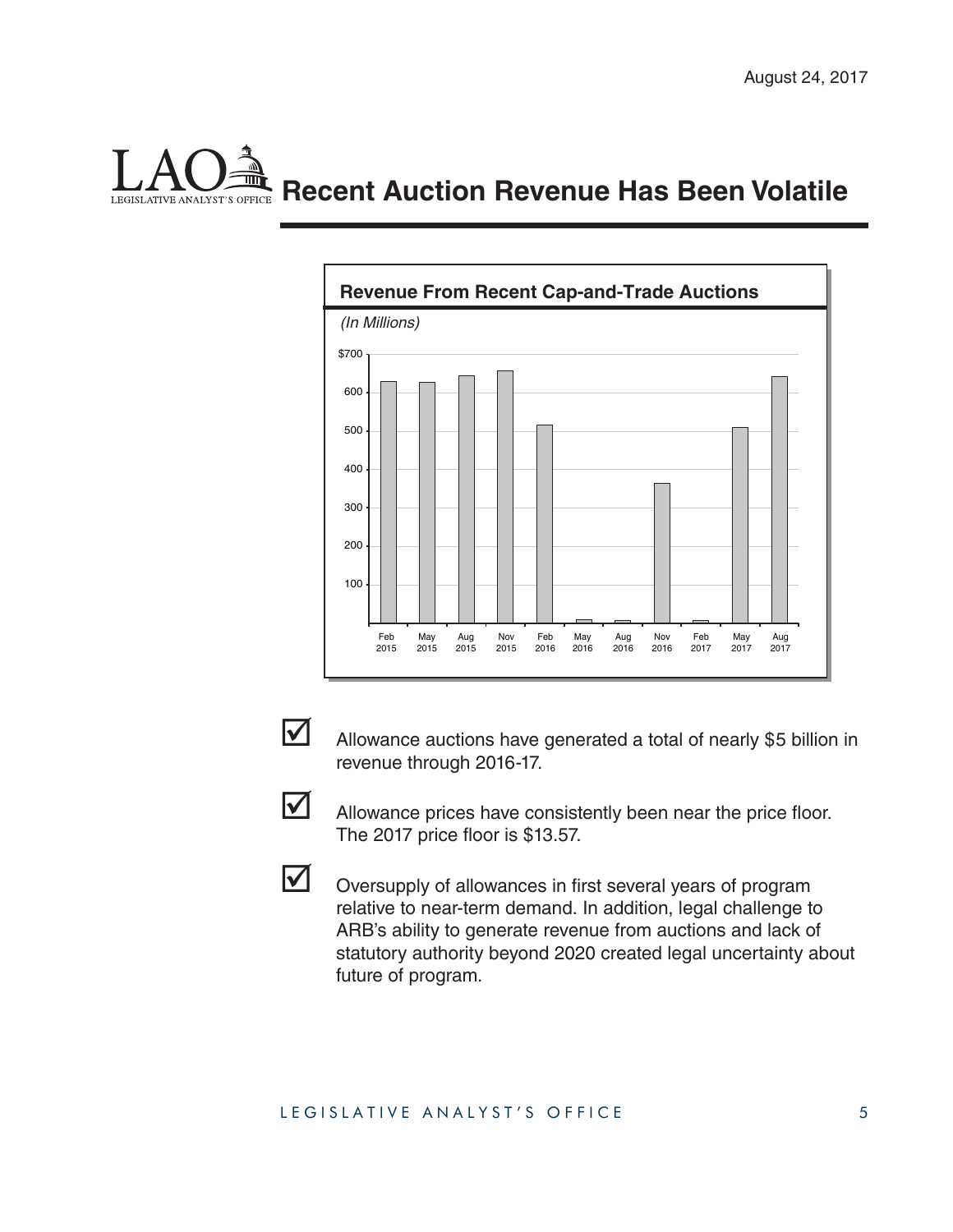### **State Law Directs Revenue Be Used to Reduce GHGs**



#### **Auction Revenue Deposited in Greenhouse Gas Reduction Fund (GGRF) and Used to Facilitate GHG Reductions**

- To the extent feasible, funds must be used to achieve other goals, such as providing economic, environmental, and public health benefits to the state.
- Chapter 830 of 2012 (SB 535, de León) and Chapter 369 of 2016 (AB 1550, Gomez) require that at least 25 percent of auction revenue go to projects located in disadvantaged communities and benefiting low-income individuals.

#### **Legislative Reporting Requirements**

- Agencies must have expenditure record approved by ARB outlining how proposed expenditure reduces GHGs and how it will further the regulatory purposes of AB 32.
- ARB required to develop a three-year investment plan for GHG reductions.
- Department of Finance, in consultation with ARB, must provide annual report to the Legislature with estimated GHG reductions from programs receiving GGRF.



#### **Current Law Continuously Appropriates 60 percent of Annual Revenue to Certain Programs.**

- The programs include high-speed rail (25 percent), affordable housing and sustainable communities (20 percent), transit and intercity rail (10 percent), and transit operations (5 percent).
- Remaining 40 percent of annual revenue can be allocated to other, so-called discretionary programs.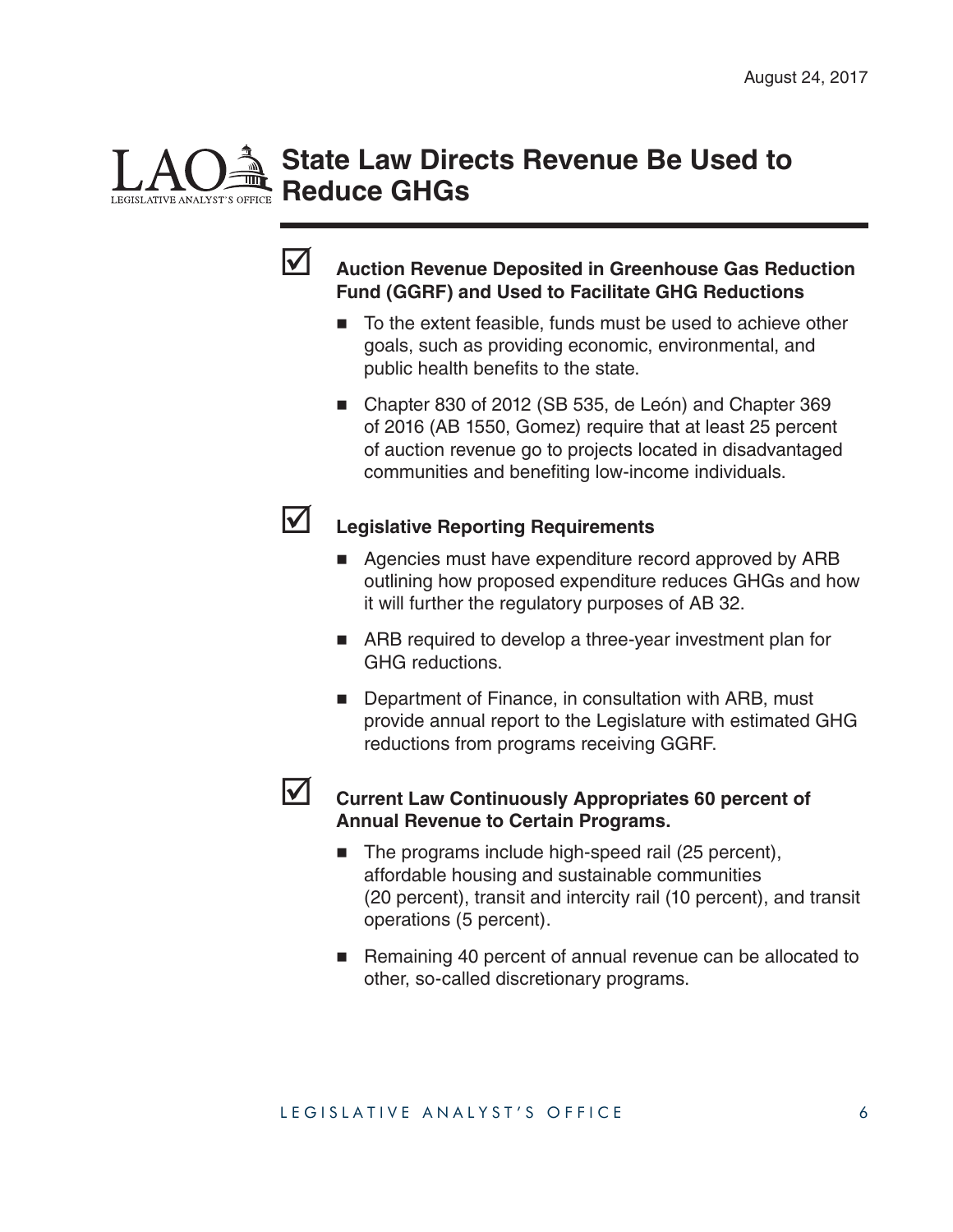#### LAO **Auction Revenues Have Been Used for a Variety of Programs** LEGISLATIVE ANALYST'S OFFICE

| <b>Cap-and-Trade Spending</b><br>(In Millions)                    |                                    |         |                                             |  |
|-------------------------------------------------------------------|------------------------------------|---------|---------------------------------------------|--|
| Program                                                           | <b>Agency</b>                      | 2016-17 | <b>Cumulative</b><br><b>Through 2016-17</b> |  |
| High-speed rail                                                   | High-speed Rail Authority          | \$223   | \$1.331 <sup>a</sup>                        |  |
| Low carbon vehicles                                               | Air Resources Board                | 369     | 695                                         |  |
| Affordable housing and sustainable communities                    | <b>Strategic Growth Council</b>    | 178     | 674                                         |  |
| Transit and intercity rail capital                                | <b>Transportation Agency</b>       | 224     | 433                                         |  |
| Low-income weatherization and solar                               | Community Services and Development | 20      | 174                                         |  |
| <b>Transit operations</b>                                         | Department of Transportation       | 45      | 160                                         |  |
| <b>Transformational Climate Communities</b>                       | <b>Strategic Growth Council</b>    | 140     | 140                                         |  |
| Forest health and urban forestry                                  | Forestry and Fire Protection       | 40      | 82                                          |  |
| Green infrastructure                                              | Natural Resources Agency           | 80      | 80                                          |  |
| Waste diversion                                                   | CalRecycle                         | 41      | 71                                          |  |
| State water project turbines and urban water<br>efficiency grants | Department of Water Resources      |         | 70                                          |  |
| Agricultural water efficiency                                     | Food and Agriculture               | 8       | 68                                          |  |
| Dairy digesters                                                   | Food and Agriculture               | 50      | 62                                          |  |
| Wetlands and watershed restoration                                | Fish and Wildlife                  | 2       | 30                                          |  |
| Active transportation                                             | Department of Transportation       | 10      | 10                                          |  |
| Healthy soils                                                     | Food and Agriculture               | 8       | 8                                           |  |
| Black carbon woodsmoke                                            | Air Resources Board                | 5       | 5                                           |  |
| <b>Biofuels</b>                                                   | Food and Agriculture               |         | 3                                           |  |
| Other technical assistance and administration                     | Various                            | 14      | 41                                          |  |
| <b>Totals</b>                                                     |                                    | \$1,457 | \$4,135                                     |  |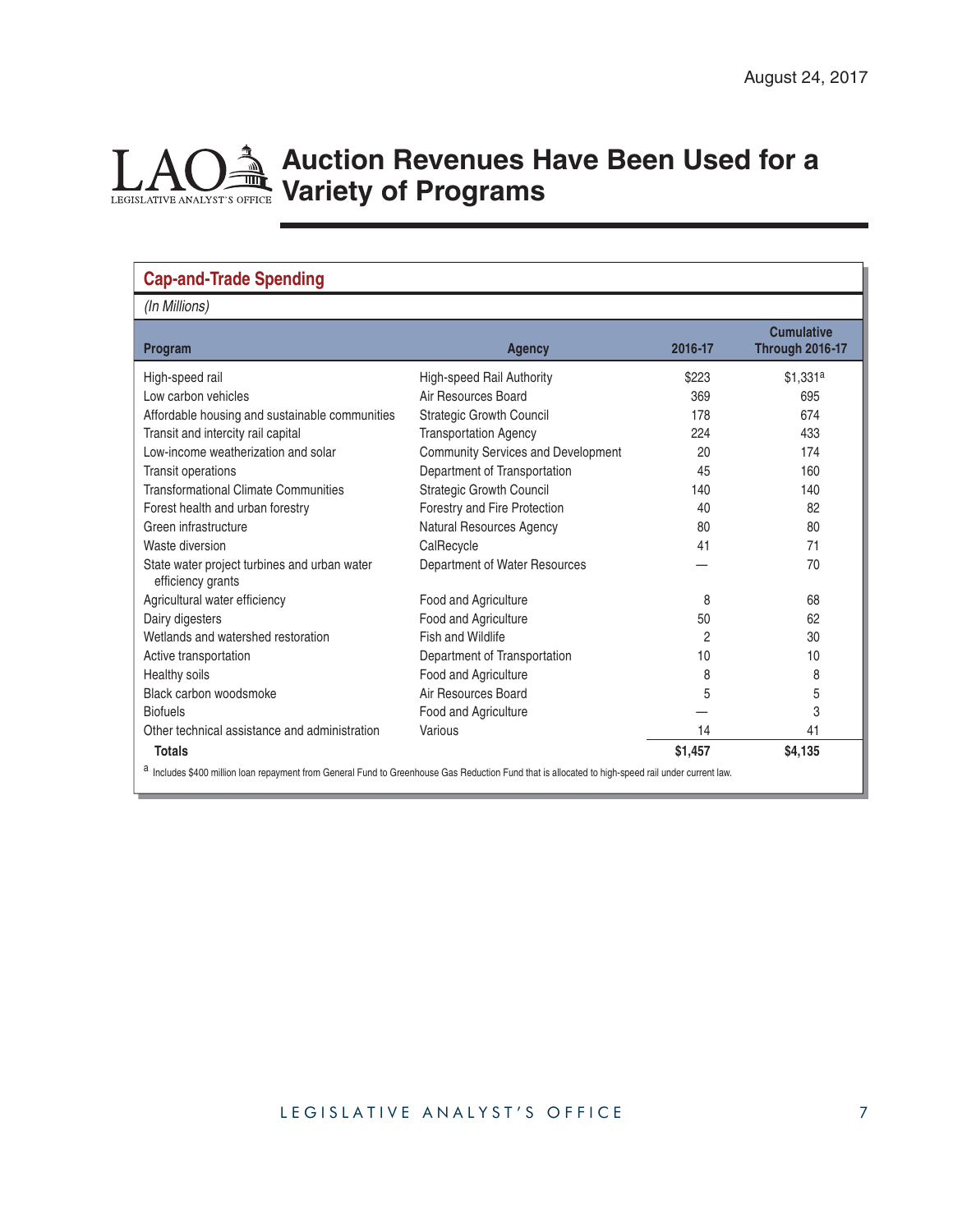# **Revenue Subject to Substantial Uncertainty**



#### **Extension Could Lead to Higher Long-Run Allowance Prices and Revenue, but Substantial Uncertainty Remains**

- Extension of the program to meet 2030 GHG goals—which are likely much more aggressive than 2020 goals—and the legal certainty provided by approving the program with a two-thirds vote could lead to much higher long-term prices.
- **However, long-term prices will depend on a variety of** factors, including future ARB regulatory decisions, long-term economic conditions and technological advancements, and the effects of other so-called "complementary" policies. All of these factors are highly uncertain.
- $\blacksquare$  Significantly higher long-term prices would result in higher revenue. For example, if allowance prices were \$50 in 2025, state revenue could exceed \$5 billion annually.

#### **2017-18 Revenue Depends on Market Expectations**

- Short-term prices largely depend on market expectations about future allowance prices. Future allowance prices depend, in part, on future ARB regulatory decisions. For example, ARB decisions about how to implement AB 398 including allowance banking, post-2020 caps, and the level of the price ceiling—could have significant effects on both short-term and long-term prices.
- $\blacksquare$  In addition, under current program rules, the number of allowances offered in the next several auctions depends on whether or not allowance prices are above the floor.

#### **If Prices Are Slightly Above Floor, 2017-18 Revenue Likely About \$2.5-\$3 Billion**

 $\blacksquare$  Revenue could be lower if market prices are at the floor (or below the floor on the secondary market). This could happen, for example, if ARB indicates its plans to establish major limitations on allowance banking into the post-2020 program.

LEGISLATIVE ANALYST'S OFFICE 8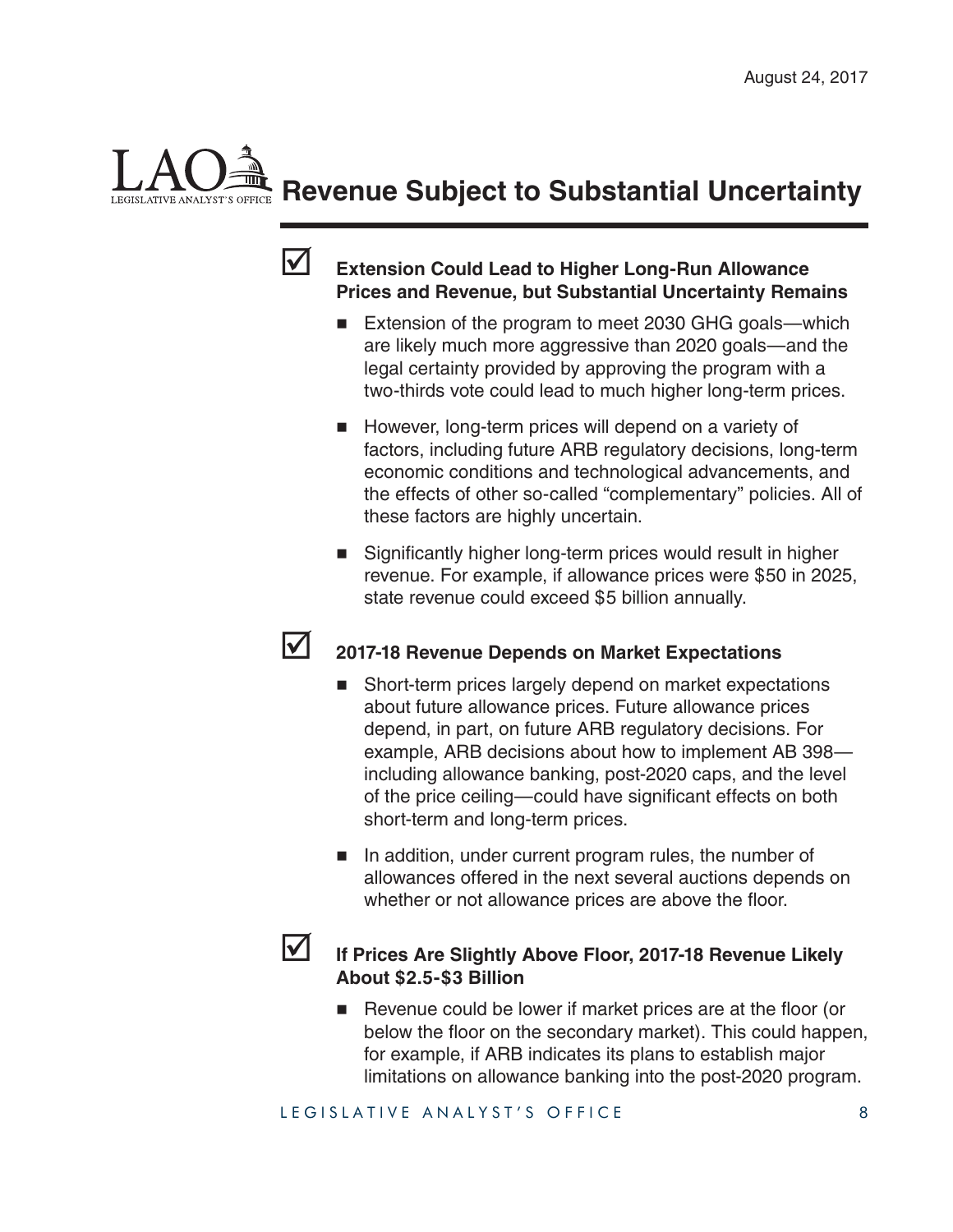

### **Revenue Subject to Substantial Uncertainty**  *(Continued)*

■ Alternatively, prices and revenue could be substantially higher in some scenarios. For example, prices could be substantially higher if ARB allows banking of allowances beyond 2020 and substantially reduces the number of post-2020 allowances.

#### **Discretionary Funds if 2017-18 Revenue Is \$2.5 Billion**

| (In Millions)                                                                                                                                                         |               |  |
|-----------------------------------------------------------------------------------------------------------------------------------------------------------------------|---------------|--|
|                                                                                                                                                                       | <b>Amount</b> |  |
| <b>Revenue</b>                                                                                                                                                        |               |  |
| Unallocated revenue from prior auctions                                                                                                                               | \$800         |  |
| 2017-18 Revenue                                                                                                                                                       | 2,500         |  |
| Subtotal                                                                                                                                                              | (\$3,300)     |  |
| <b>Existing Allocations</b>                                                                                                                                           |               |  |
| 60 percent continuous appropriations                                                                                                                                  | $-$1,500$     |  |
| Estimated backfill for SUT exemption and fire fee suspension <sup>a</sup>                                                                                             | -300          |  |
| Subtotal                                                                                                                                                              | $-$1,800$     |  |
| <b>Discretionary Funds Remaining</b>                                                                                                                                  | \$1,500       |  |
| The allocation to backfill the fire fee suspension is not in current law, but the Legislature expressed intent<br>to backfill in AB 398.<br>$SUT = sale$ and use tax. |               |  |



#### **Options to Deal With Revenue Uncertainty Exist**

■ Various options to mitigate against downside revenue risk exist. For example, the Legislature could allocate the roughly \$800 million available at the end of 2016-17, plus a small portion of expected 2017-18 revenue. Any additional revenue would be available for spending in later years. Another option would be for the Legislature to use funding "buckets" that designate which programs receive allocations first, and which programs receive allocations only if sufficient revenue is collected.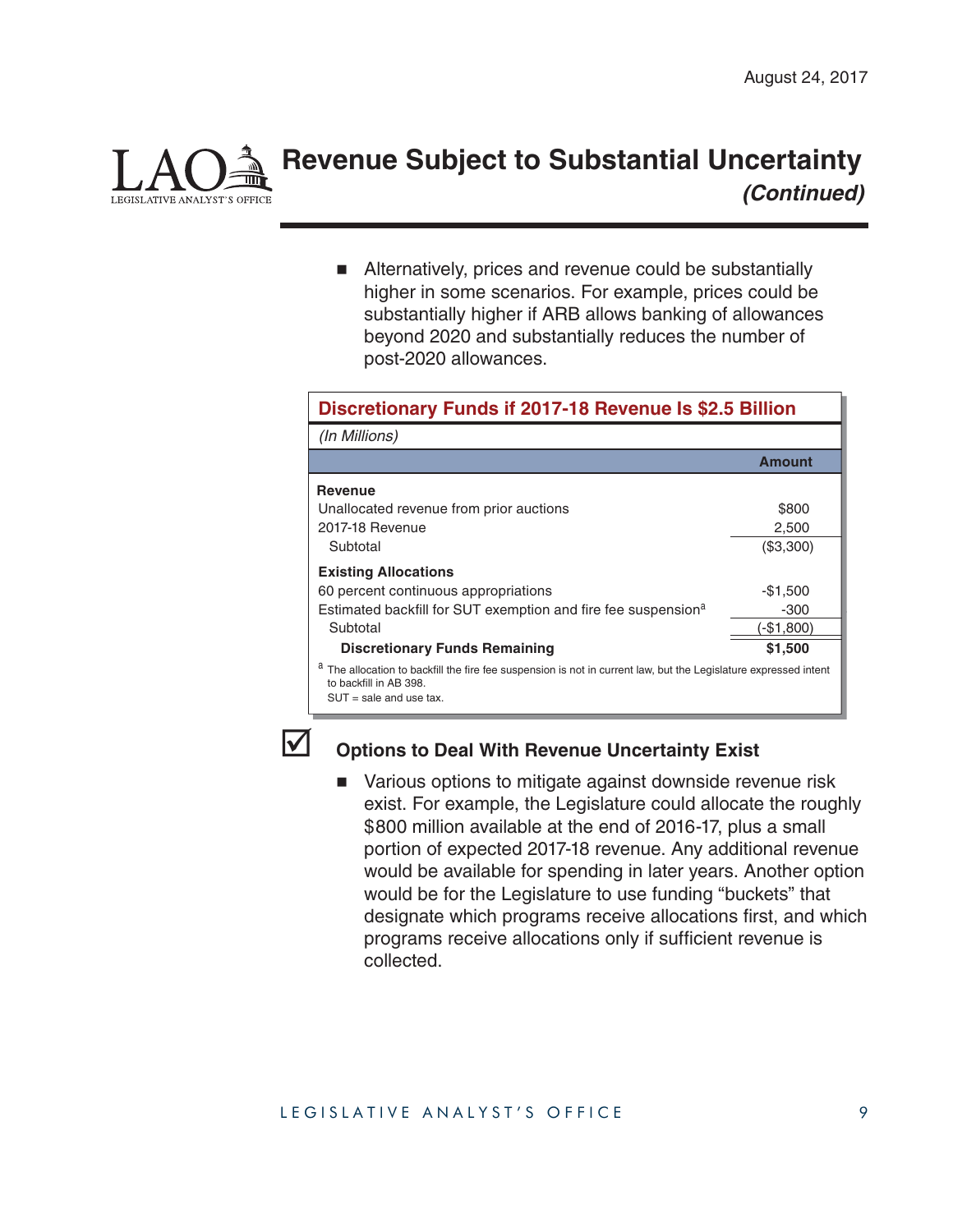# **AB 398 Gives Legislature Greater Flexibility Over Use of Revenue**



#### **Spending on Certain GHG Reductions Creates Policy Challenges**

- In our February 2016 report, *Cap-and-Trade Revenues: Strategies to Promote Legislature Priorities*, we discussed how cap-and-trade *spending* interacts with the cap-and-trade *regulation*.
- Spending auction revenue to reduce GHG from capped sources likely has no net effect on overall emissions. As long as the cap is limiting emissions, subsidizing an emission reduction from one capped source will simply free-up allowances for other emitters to use. The end result is a change in the sources of emissions, but no change in the overall level of emissions.
- In addition, spending on GHG reductions from capped sources likely results in a more costly overall mix of GHG reduction activities.
- **AB 398 Extension Provides Greater Flexibility Over Use of Revenue**
	- About \$800 million available from auctions conducted before AB 398 was enacted is likely still subject to legal requirements to spend on GHG-related activities.
	- AB 398 approval with two-thirds vote gives Legislature flexibility to consider a wider range of uses for new cap-andtrade revenue beyond activities that reduce GHGs.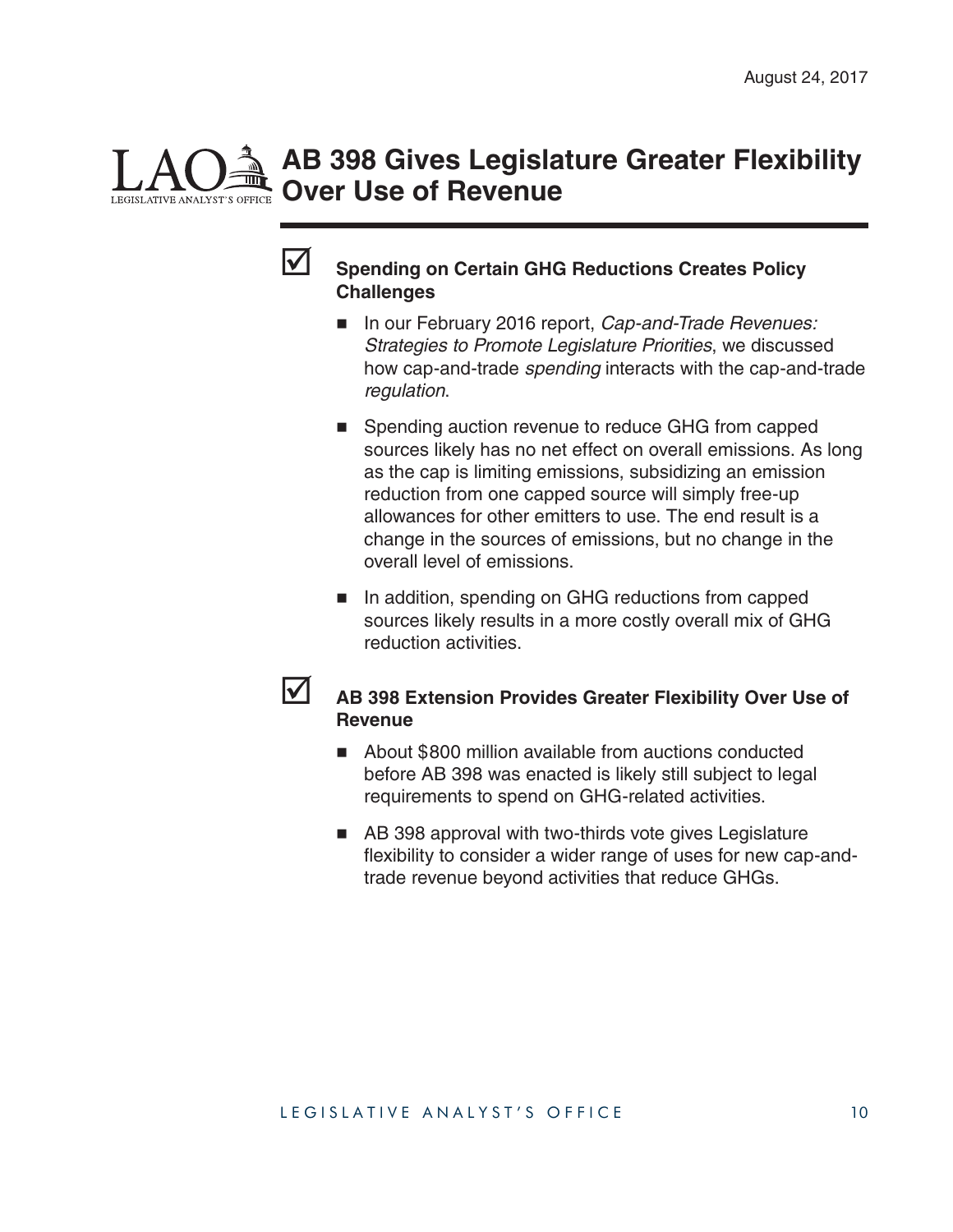# **AB 398 Gives Legislature Greater Flexibility Over Use of Revenue** *(Continued)*



#### **Consider Highest Priorities, Including Those That Do Not Reduce GHGs**

- This could include such activities related to climate change—such as air toxic reductions, climate adaptation, and alternative energy research—or programs unrelated to climate change that the Legislature might consider higher priorities.
- If additional GHG reductions are a priority, consider targeting areas that cap-and-trade regulation does not address, such as reducing emissions from uncapped sources. Also, consider opportunities to address other "market failures" that may not be addressed by carbon prices, such as promoting research and development that private businesses would not otherwise invest in.
- **K** Rebates and/or Tax Reductions Could Help Offset Costs for **Households and Businesses**
	- We suggest the Legislature consider giving the money back to households and/or businesses by issuing rebates and/or reducing other taxes. This would also help offset the higher energy costs for household and businesses associated with cap-and-trade.
	- This option would be especially effective if allowance prices increase in the future, resulting in higher energy costs for households and businesses.